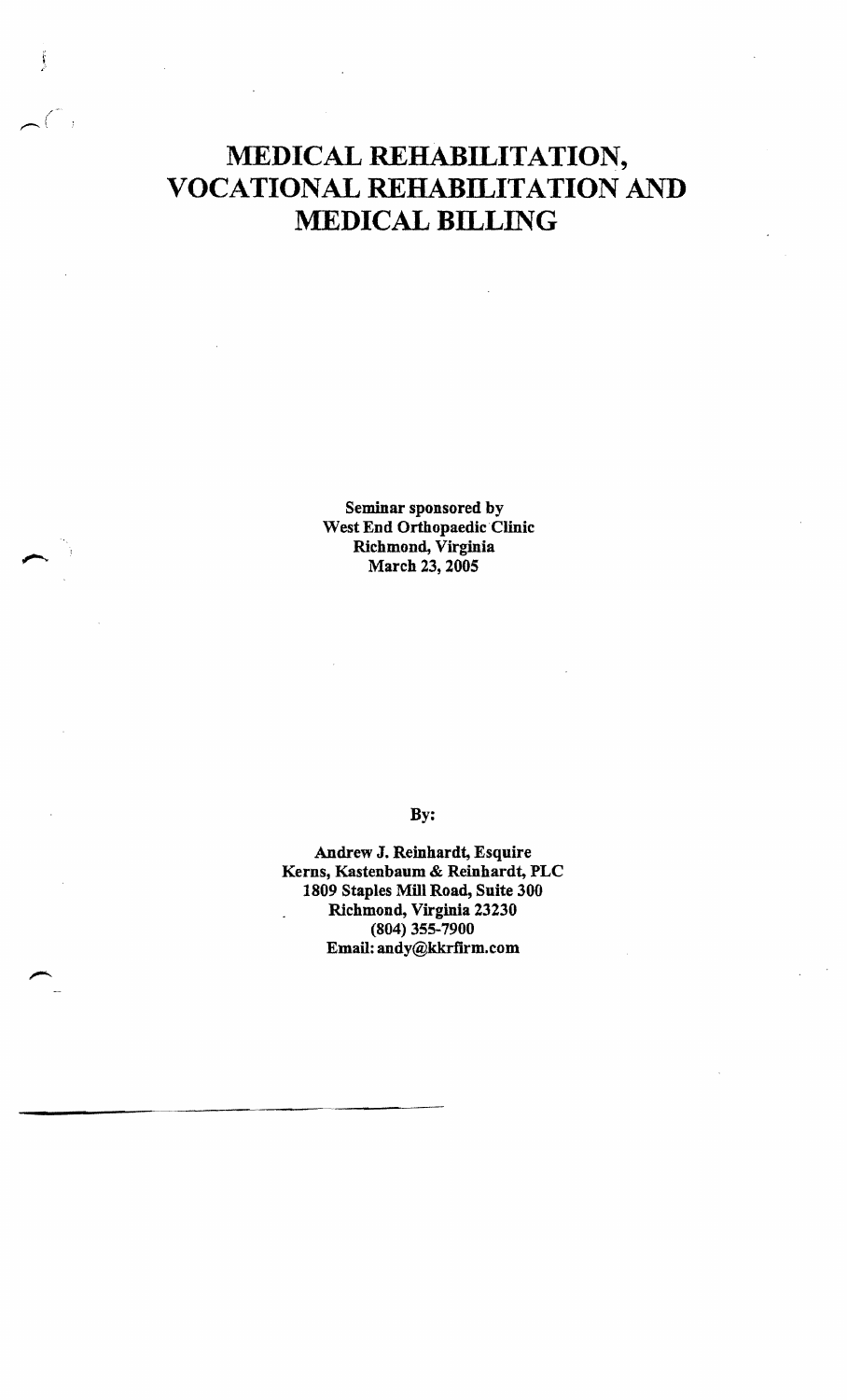# TABLE OF CONTENTS

# I. Virginia Code §65.2-603

- II. Medical Rehabilitation
	- a. Panel of doctors and referral chain
	- b. Scope and type of medical treatment
	- c. Rehabilitation providers/case managers
	- d. Monitoring medical care v. medical management
	- e. Second opinions
	- f. Treating physicians

### III. Vocational Rehabilitation

------~--- ---~-- --~~--

- a. Rehabilitation laws and their purpose
- b. Commission guidelines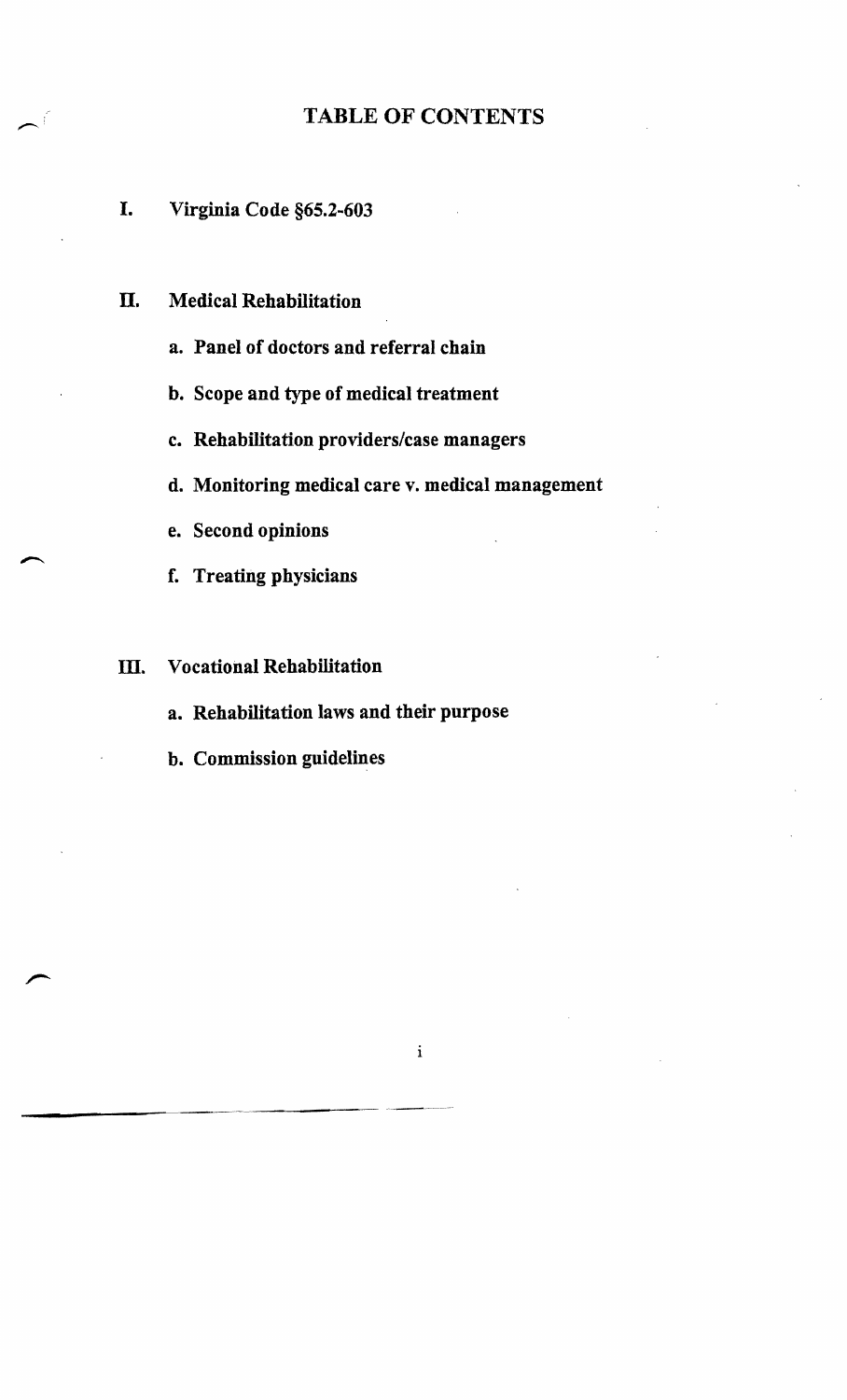- IV. Refusal of vocational or medical services
	- a. The employer's application

,,-... .•

# V. Medical Billing in Workers' Compensation

- a. Commission's exclusive jurisdiction pursuant to §65.2-714
- b. No balance billing or collection permitted, peer reviews
- c. Prevailing rate in community is rule of thumb
- d. Methods for determining prevailing rate in community
- e. Provider contracts trump statutory and case law
- f. Real issue is late payment requiring legislative remedy

 $\ddot{\mathbf{u}}$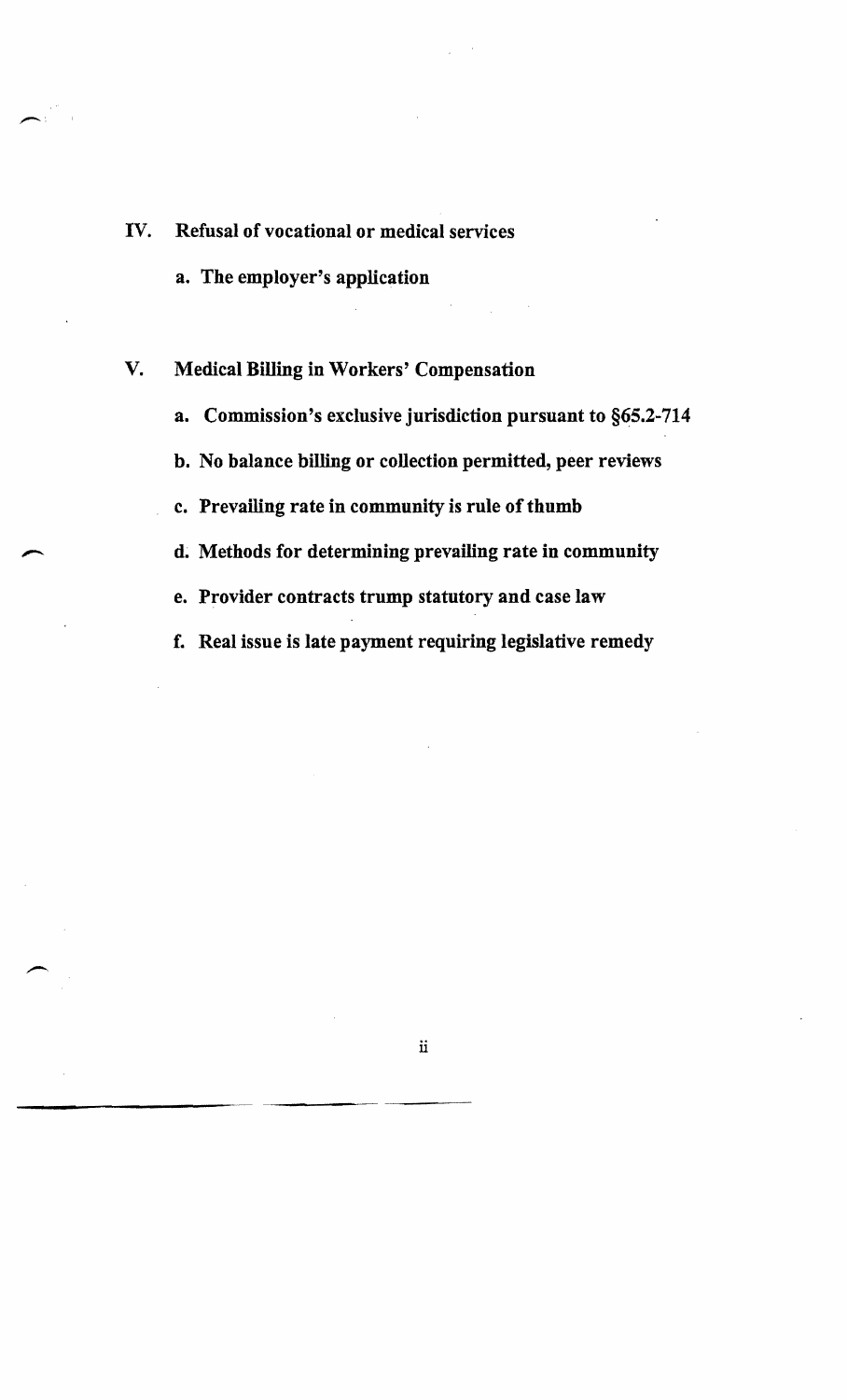# **I. Virginia Code §65.2-603**

It could be said that the heart and soul of the Workers' Compensation laws are contained in §65.2-603 of the Act (a copy of these provisions is at Exhibit I hereto). §65.2-603 outlines the obligation of the employer to furnish certain medical benefits and attention. It also outlines the consequences of the employee's failure to accept medical or vocational rehabilitation services. There may be no other area of the Workers' Compensation laws that is more important to the purpose and meaning of Workers' Compensation. But, there is also no other area of the Compensation laws which results in more disputes. It is because of this fact that the Workers' Compensation Commission issued its own medical and vocational rehabilitation guidelines for parties to follow in these cases (see copy of gui,delines at Exhibit 2 hereto). I would like to discuss a few of the key provisions and issues relating to this specific statute.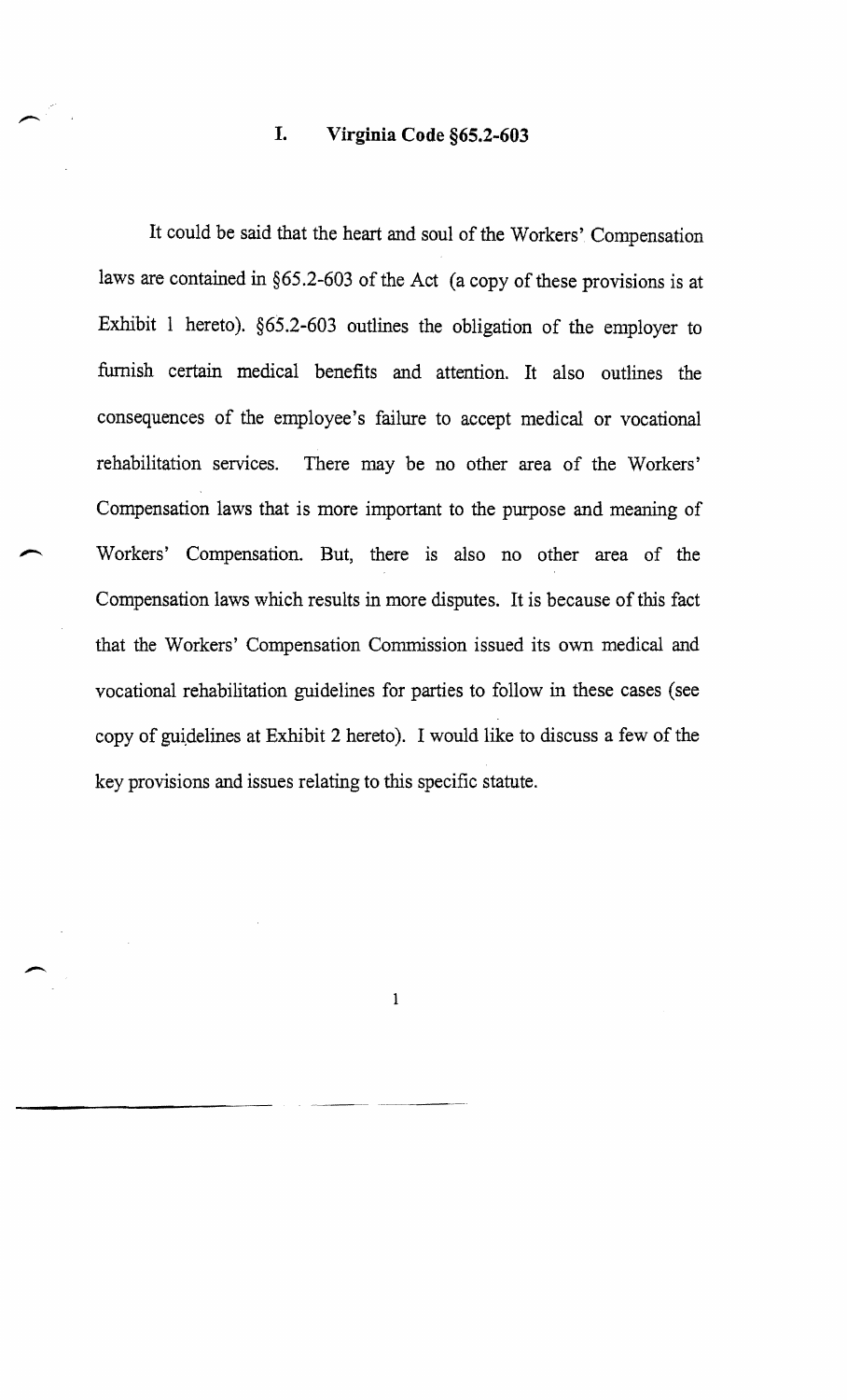#### **n. Medical Rehabilitation**

#### **a. Panel of doctors and referral chain**

In a workers' compensation case, the employer\* is required to furnish to the injured worker a panel of at least three physicians from which the employee may choose one for medical attention (§65.2-603 .A.I. of the Virginia Code). Thereafter, that physician will be considered the "authorized" treating physician. The employer is then required to pay for all treatment provided by that treating physician or other health care providers to whom the treating physician refers the injured worker. This requirement continues so long as that care is "reasonable and necessary" medical attention "causally related" to the compensable work injuries. Therefore, as a general proposition, the employer is required to pay for all of the treatment provided by authorized treating physicians in the referral chain so long as that medical attention is reasonable and necessary and related to the compensable work injuries. *Volvo White Truck Corp.* v. *Hedge,* 1 Va. App. 195, 336 S. E. 2d 903 (1985).

\* The term employer is used interchangeably wi th Workers' Compensation carrier since the employer's obligations are typically administered by the carrier.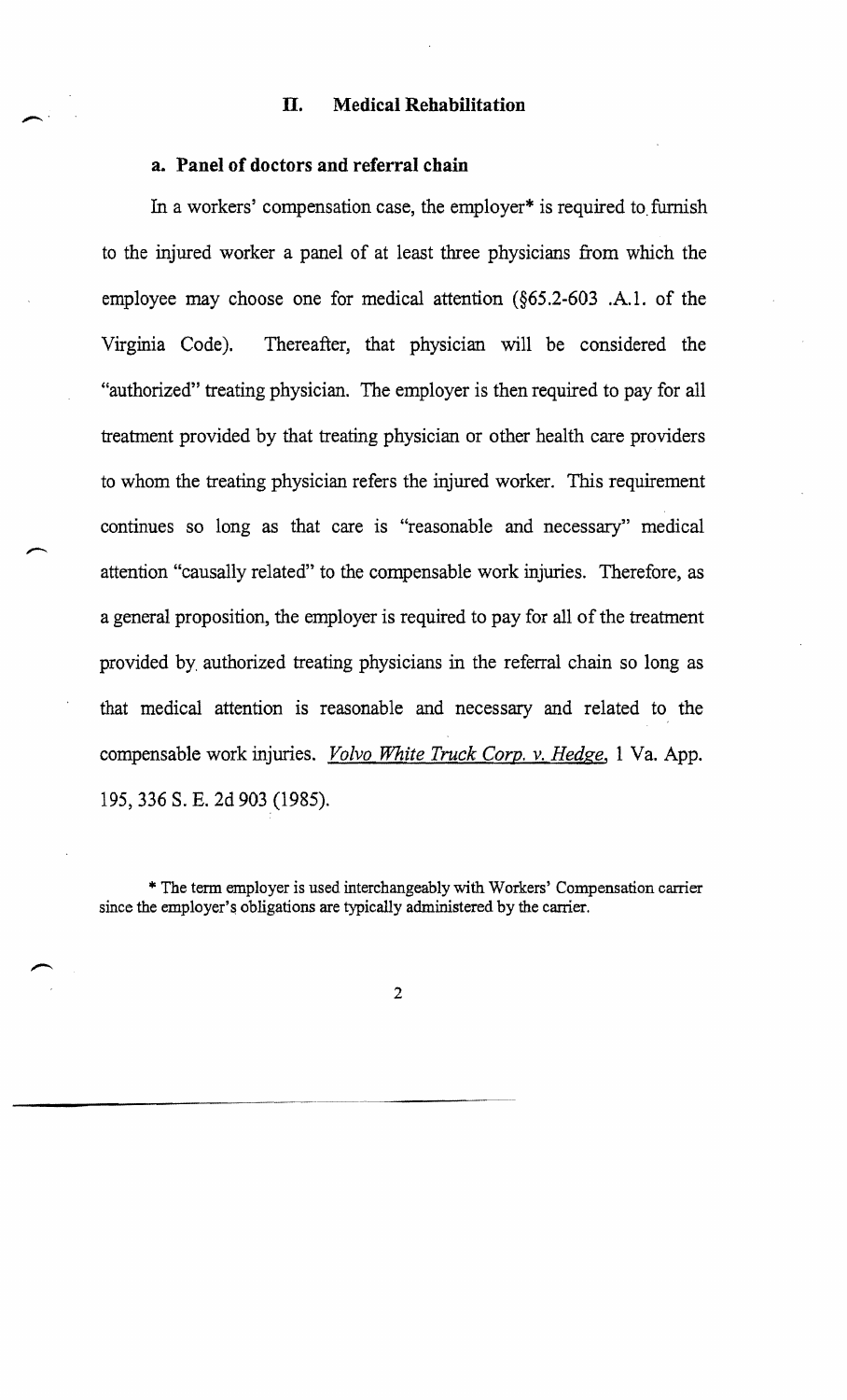Should an employer not provide a panel of doctors from which the claimant can choose a treating doctor, or for that matter, if the employer and carrier refuses to pay for the medical treatment provided by an authorized treating doctor, the claimant may choose his own doctor *Breckenridge* v. *Marval Poultry,* 228 Va. 191, 319 S.B. 2d 769 (1984); *Dooley* v. *McCormick Foods,* 56 O.I.C. 97 (1975). Once he does so, he still must thereafter stay in the referral chain in order to hold the employer responsible for further reasonable and necessary treatment causally related to his work injuries. *Felise* v. *Delta Airlines,* 76 O.W.C. 315 (1997).

There is another limited circumstance under which an employee can choose his own doctor. For instance, if an injured worker can demonstrate that the authorized treating doctor is not providing adequate medical treatment or that more appropriate medical care could be provided elsewhere, the employee may be able to step outside of the referral chain. *Apple Construction Corporation* v. *Sexton,* 44 Va. App. 448, 461, 605 S.E.2d 351 (2004); *Powers v. J.B. Construction*, 68 O.I.C. 208 (1989). These are special circumstances under which the Commission from time to time has found that an employer can be found responsible for medical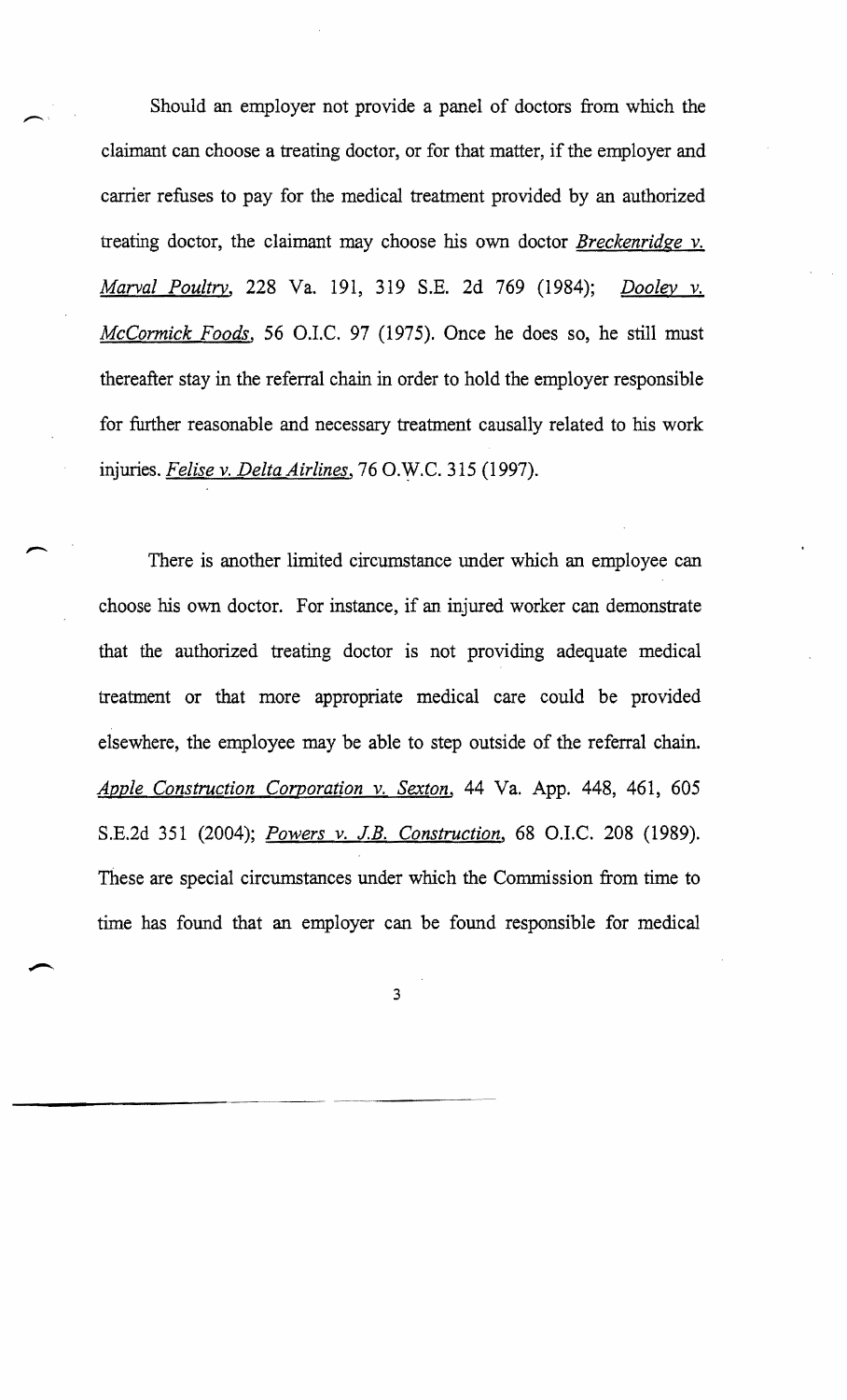treatment provided by a doctor outside of the referral chain or that a new panel of physicians must be provided.

#### **b. Scope and type of medical treatment**

The requisite medical attention that the employer may be required to provide includes all appropriate treatment available from all of the medical or dental specialties. This can include acupuncture, chiropractic, psychiatric care or whatever his authorized doctor deems appropriate. *Jones v. Commonwealth of Virginia Department of Corrections,* 62 OJ.C. 254 *(1983); Yates v. Royal Machine Works. Inc.,* 61 OJ.C. 444 (1982); *Gentry v. City of Richmond,* 62 O.I.C. 188 (1983). The employer is also responsible for prosthetic devices, home attendant care, travel expenses related to medical treatment, certain medical equipment, home improvements and other types of reasonable and necessary medical treatment. *Lamb v. Southland Industries. Inc.,* 62 O.I.C. 282 (1983); *Montgomery v. Hausman Corp.,* 52 OJ.C. 183 (1970); *Lusby v. VA Shipbuilding Corp.,* 1 OJ.C. (1919). Under the Workers' Compensation laws, these medical benefits are required to be provided on a lifetime basis if related to the work injuries. This unlimited obligation of the employer is typically described as being a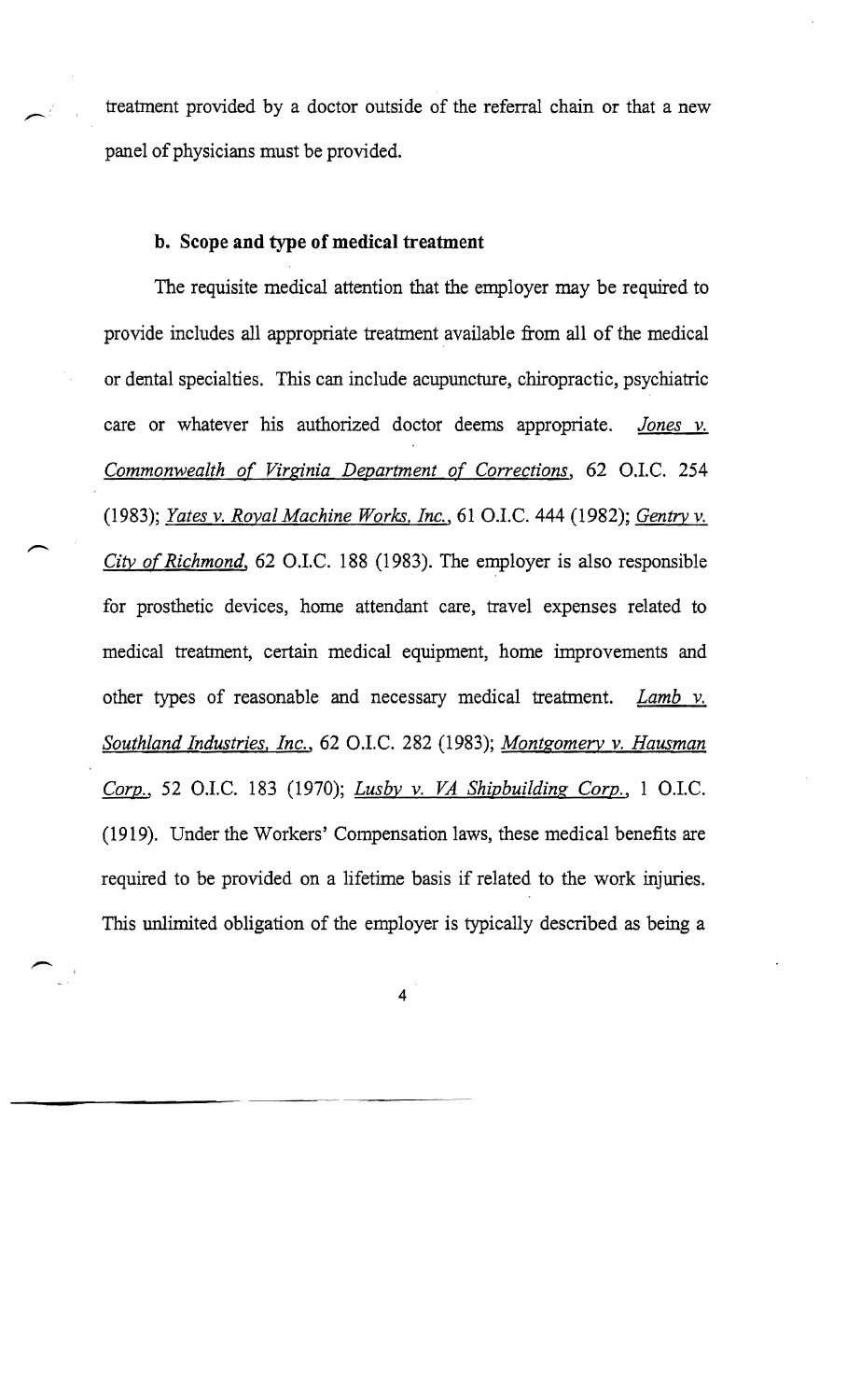requirement to provide care for "as long as necessary". §65.2-603 of the Virginia Code.

#### **c. Rehabilitation providers/case managers**

The question of whether or not certain types of medical care and treatment are reasonable, necessary or related to the work injury is a matter about which the employer or their rehabilitation providers/case managers are constantly vigilant. It is commonplace in the industry today for employers to hire case managers to contact or calIon treating doctors or contact and call on injured workers to discuss the work injuries and ongoing treatment. The employer and its rehabilitation representatives have the right in Virginia to access information about an injured worker in regards to his or her medical treatment, speak to the injured worker's doctors and nurses and the injured worker at reasonable times and places. The injured worker does have the right to a private examination by and consultation with a medical provider without the presence of the case manager, but very little else is private about the injured worker's treatment under today's laws. §65.2-604 and 607 of the Virginia Code; *Wiggins* v. *Fairfax Park Ltd. Partnership, 22*  Va. App 432, 470 S.B. 2d 591 (1996). The Health Insurance Portability and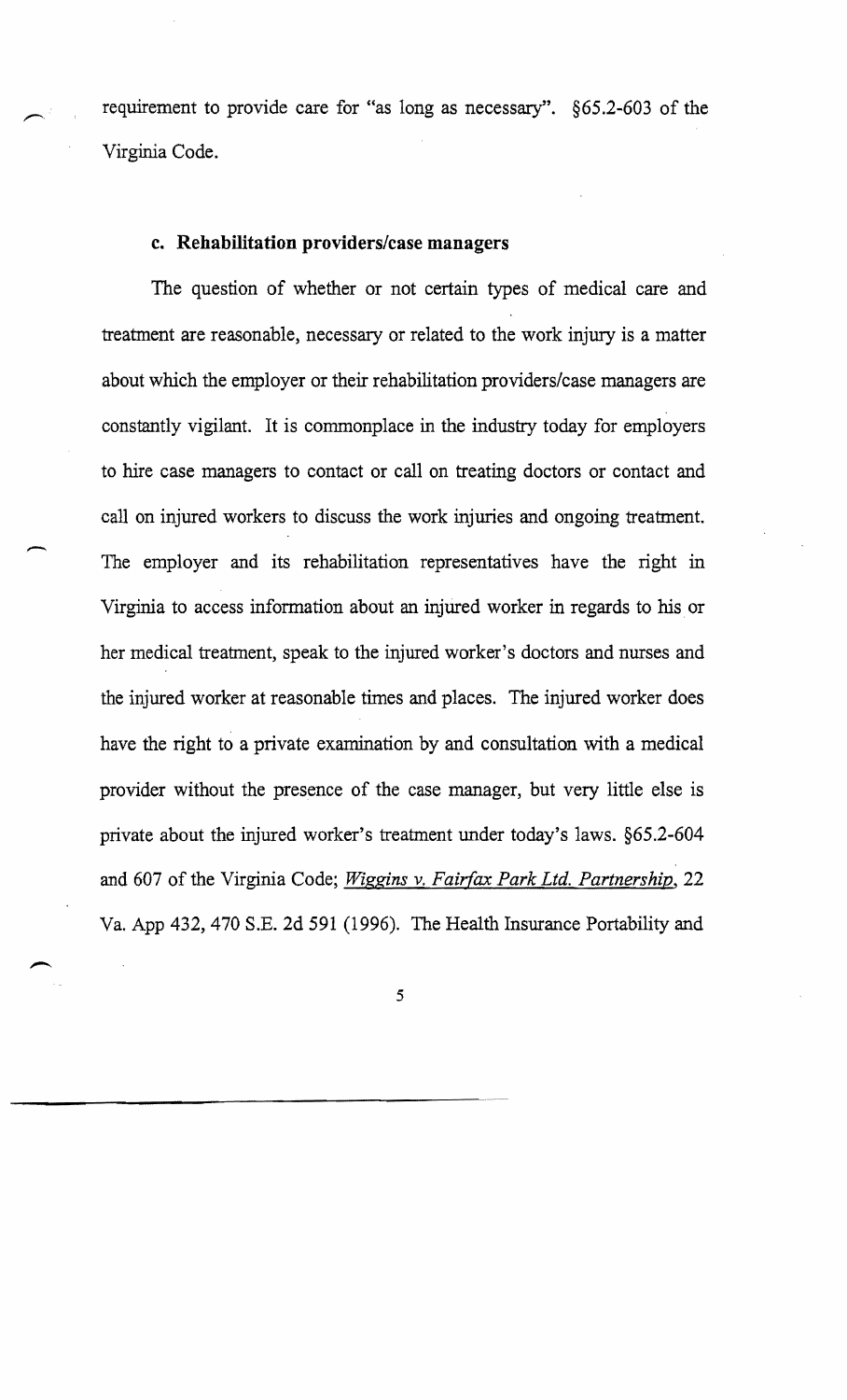Accountability Act (HIPPA) does not apply to workers' compensation. The Commission's discussion of this issue is found at Exhibit 3 hereto.

# **d. Monitoring medical care** vs. **medical management**

While the rehabilitation managers hired by employers are hired to monitor treatment of injured workers and have the right to do so, their job does not include one of medical management. The Workers' Compensation laws are very specific in stating that rehabilitation providers and employers are not pennitted to medically manage the employee's treatment. *Woody's Auto Parts* v. *Rock,* 4 Va. App. 8, 353 S.E. 2d 790 (1987). They are not permitted to prescribe referrals. They are not permitted to limit treatment options. They are not permitted to participate in determining treatment unless requested by the authorized treating physician. There is a very clear distinction between monitoring treatment and medical management. However, that distinction often seems to blur in actual practice. When the distinction blurs, the injured worker's rights are violated and disputes often arise. So long as the treating physician pennits it, the rehabilitation provider/case managers may meet with doctors outside of the employee's presence. Technically, under current vocational rehabilitation guidelines, the treating physician does not even need to communicate with the case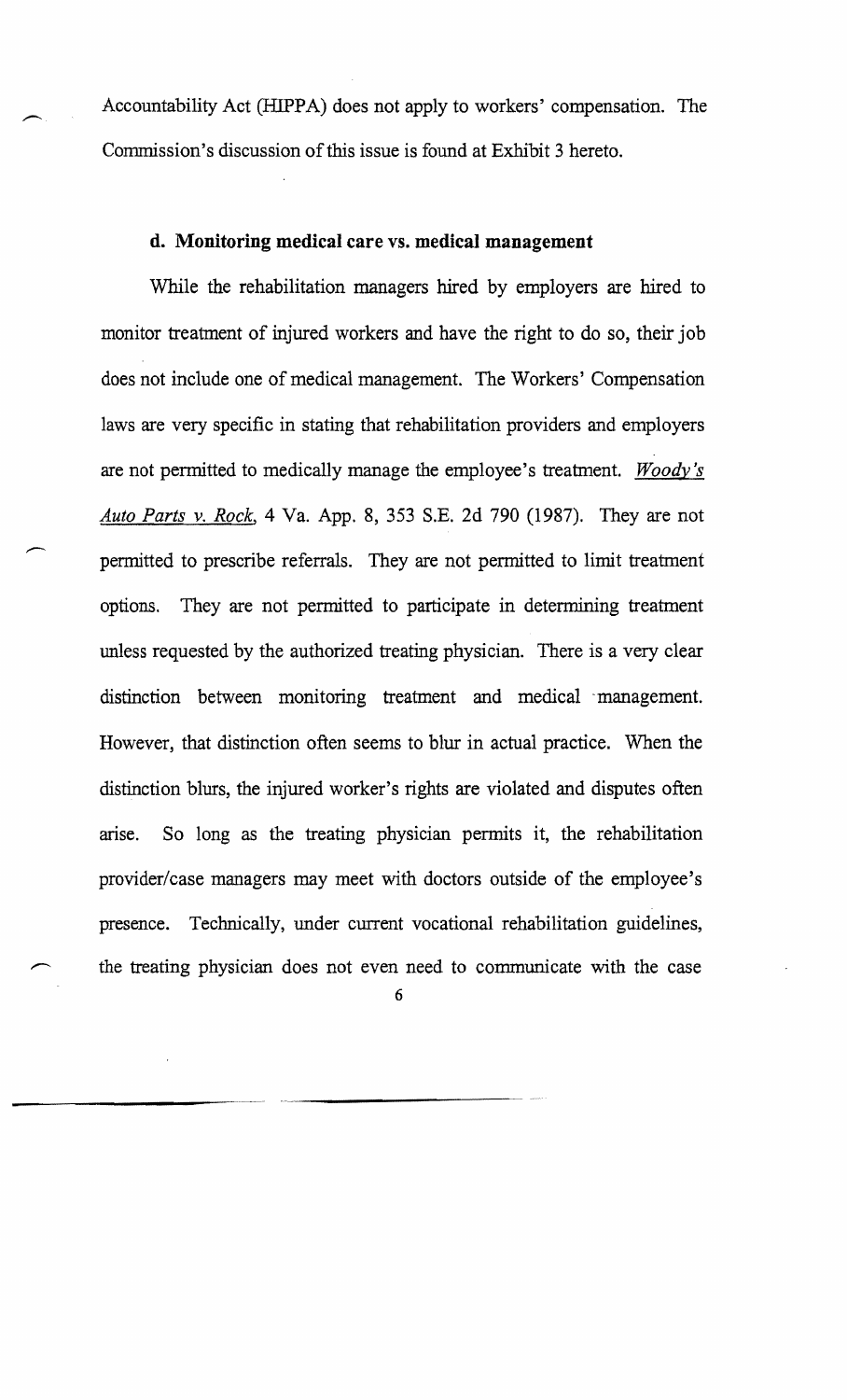manager/rehabilitation provider if he/she does not wish to do so (see Exhibit 2 hereto at §4.B). Information about the current treatment of the injured worker can be obtained elsewhere. But, failure of a treating physician to provide medical reports within a reasonable time to the employer can result in the employer being released of its obligation to pay medical charges. The employer may also obtain the right to a change in treating physician. *Parts*  v. *Systems Engineering Associates Corporation,* 66 D.I.C. 104 (1987).

#### **e. Second opinions**

While the employer is required to pay for the medical care and treatment of the employee so long as that care is reasonable and necessary and related to the accident with an authorized treating physician in the referral chain, the employer is not required to pay for "second opinions" requested by the injured worker. *McDaniel* v. *Triple B. Mechanial Contractors,* No. 0319-85 (Ct. of Appeals Jan. 8, 1986). However, the employer may require injured workers to attend medical examinations by non-treating physicians. §65.2-607 of the Virginia Code. The limitation on this is that the employer may not obtain more than one examination per medical specialty without a showing of good cause and necessity. Employers often use this right of obtaining medical examinations to question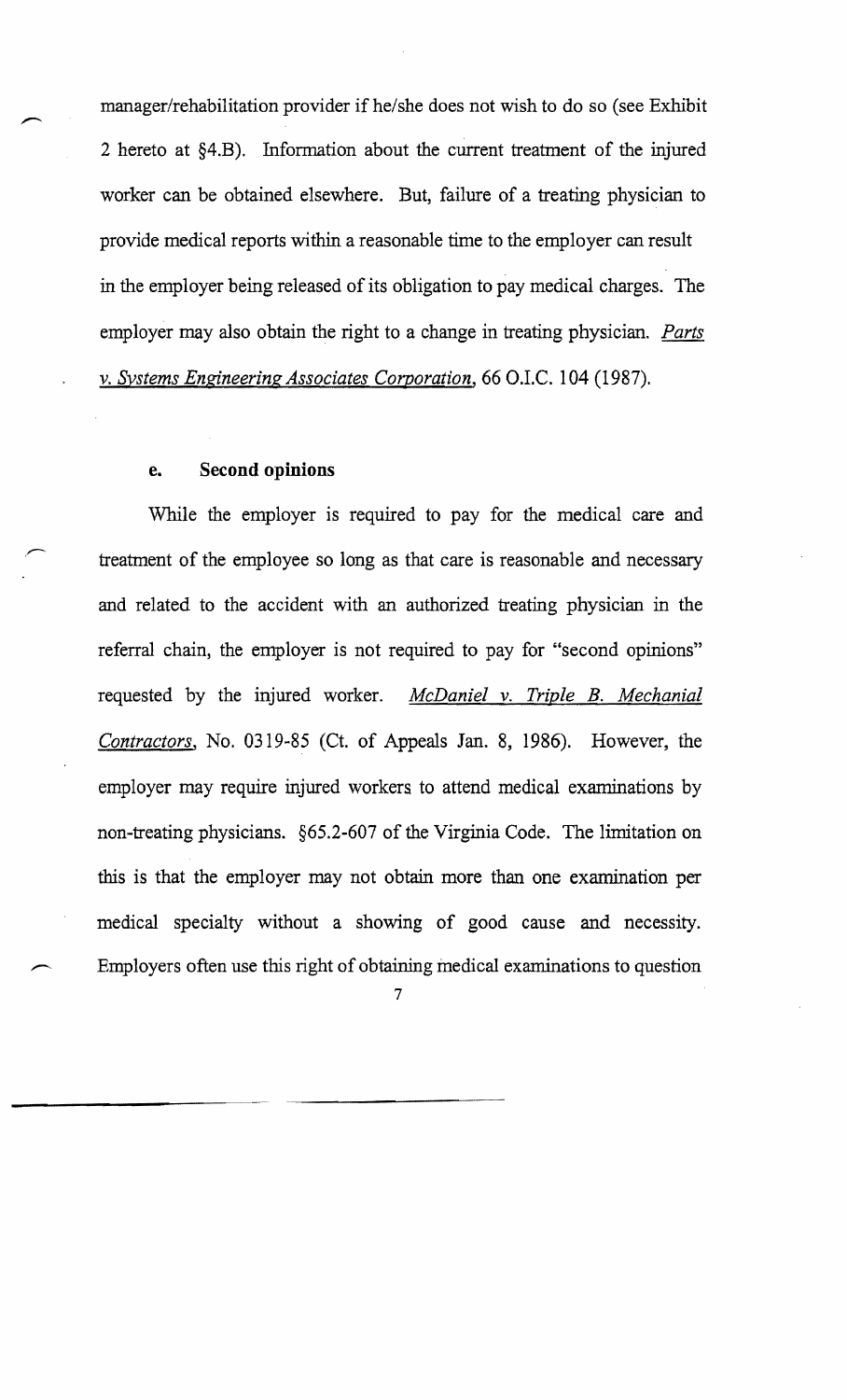views of authorized treating physicians. On the other hand, treating physician's opinions are given greater weight than non-treating physicians.

*Food Distribs.* v. *Estate of Ball,* 24 Va. App. 692, 485 S.B. 2d 155 (1997). Furthermore, treating physicians may, without the permission of the employer, refer injured workers for consultations, for second opinions and may even refer injured worker for all further care and treatment to other doctors. *Press* v. *Ale,* 1 Va. App. 153,336 S.B. 2d 522 (1985).

#### **f. Treating physicians**

The Commission's rules recognize the difficulty and burden often placed on authorized treating doctors whose care and treatment is required in order for an injured worker to return to work, resume a normal quality of life, etc. They also recognize that authorized treating doctors working within the Workers' Compensation system ought to be properly paid for the services. §65.2-605 of the Virginia Code (see Exhibit 4 hereto). For all of these reasons, the opinion of authorized treating doctors on medical matters, whether it be on questions of diagnosis, appropriate treatment or the causal connection between treatment and work injuries, will be given greater weight than the opinions of other physicians. *Food Distribs v. Estate of Ball*, supra. In this respect, treating doctors are often placed in the position of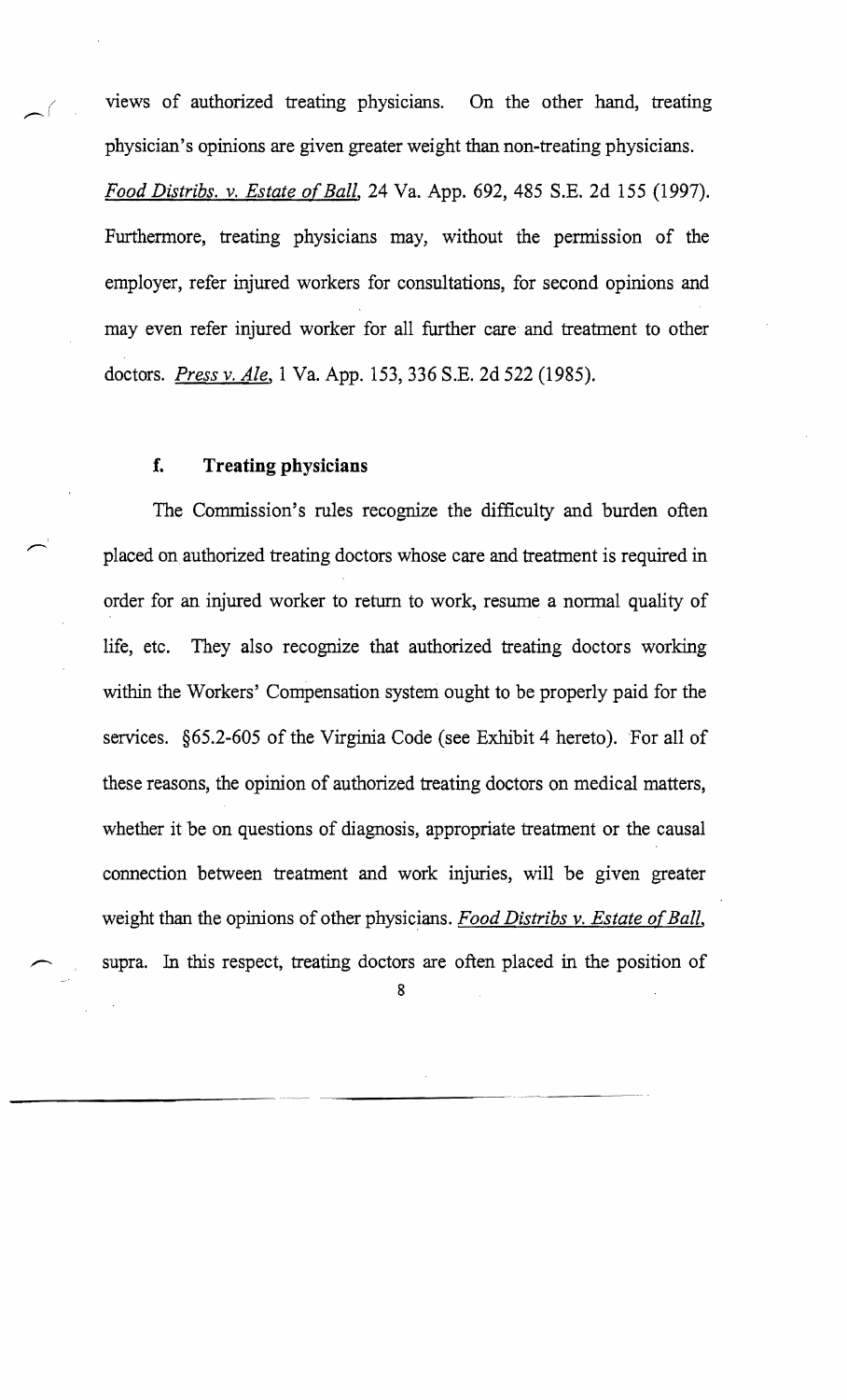being the "arbiter" of many important matters throughout the course of a Workers' Compensation case. They have the ability to make all the 'difference for the injured worker or the employer to see that justice is done.

#### **m. Vocational Rehabilitation**

#### **a. Rehabilitation laws and their purpose**

Under §65.2-603 of the Workers' Compensation laws, the employer is also required to provide reasonable and necessary "vocational rehabilitation" services. These services may include vocational evaluation, counseling, job coaching, job development, job placement, on-the-job training, education and retraining. To the extent that these services require the exercise of professional judgement, the use of a certified rehabilitation provider is required.

Vocational benefits required by the Workers' Compensation statutes do not have the same standing as medical benefits. The provision of medical benefits is mandatory. While the provision of vocational benefits, at first glance, appears to be mandatory, the language which states that the employer "may" provide certain of those vocational services is critical (see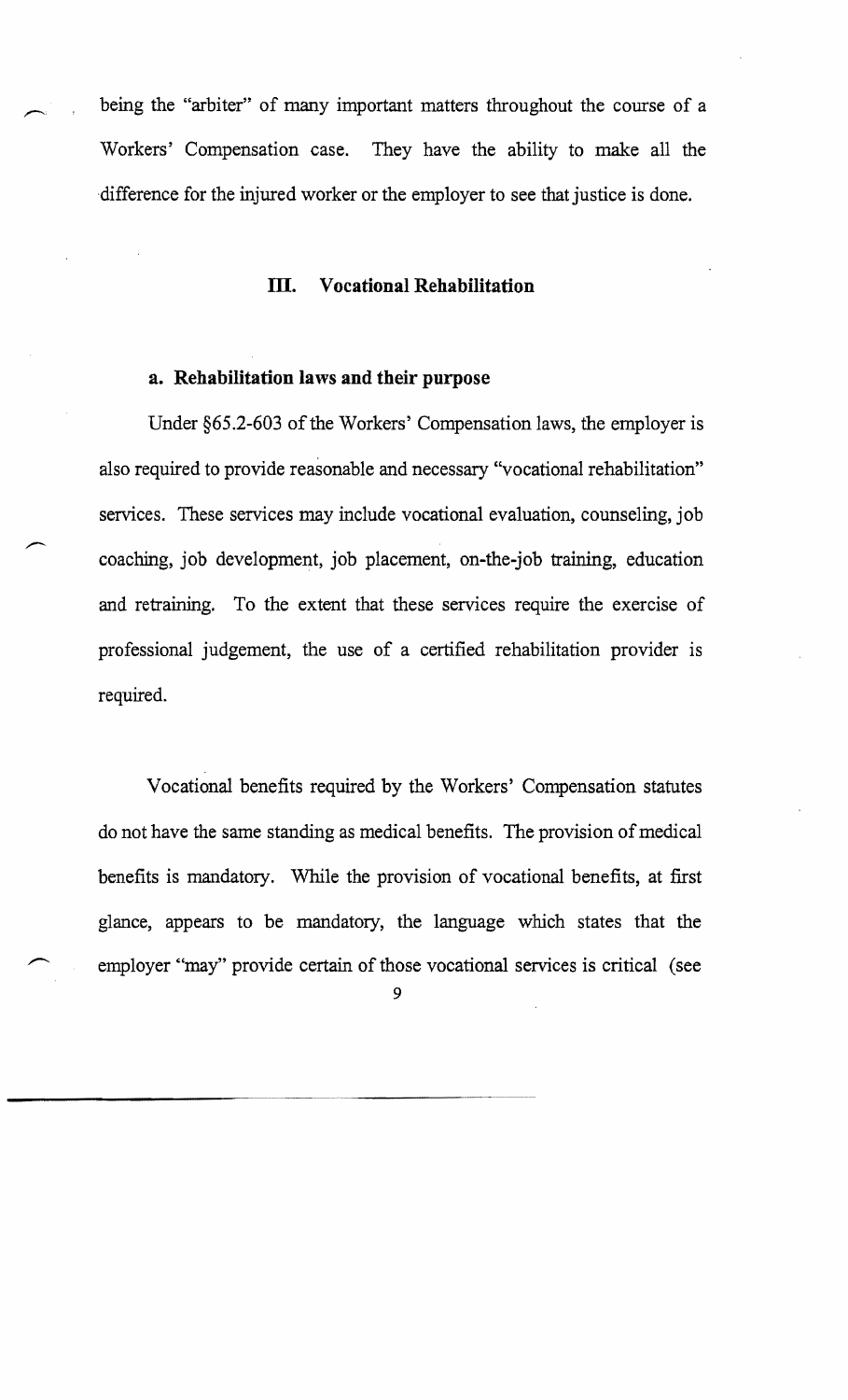Exhibit 1 hereto). To be more specific, the employer is not actually absolutely required to provide, in all cases, vocational evaluation, counseling, job coaching, job development, job placement, on-the-job training education and retraining. Those things only "may be provided". The question of when they actually must be provided is on a case-by-case basis. When a dispute arises on these topics, the Commission ultimately decides what the employer must do or is not required to do. The general rule of thumb which the Commission applies recognizes the "two-fold" purpose of the vocational rehabilitation in workers' compensation. One purpose is restoring the employee to gainful employment. The other equally important purpose appears to be one of relieving the employer of the obligation of making future compensation payments to the injured worker. *Bryant v. F.A. Bartlett Tree Expert Co.*, 76 O.W.C. 81 (1997). These two competing goals, as one might expect, often result in conflict in the application of the vocational rehabilitation provisions of the Workers' Compensation statutes. In recognition of this difficulty, there are a number of important guidelines that have been promulgated by the Commission in its attempt to resolve some of these disputes.

10

---------------------- ---~~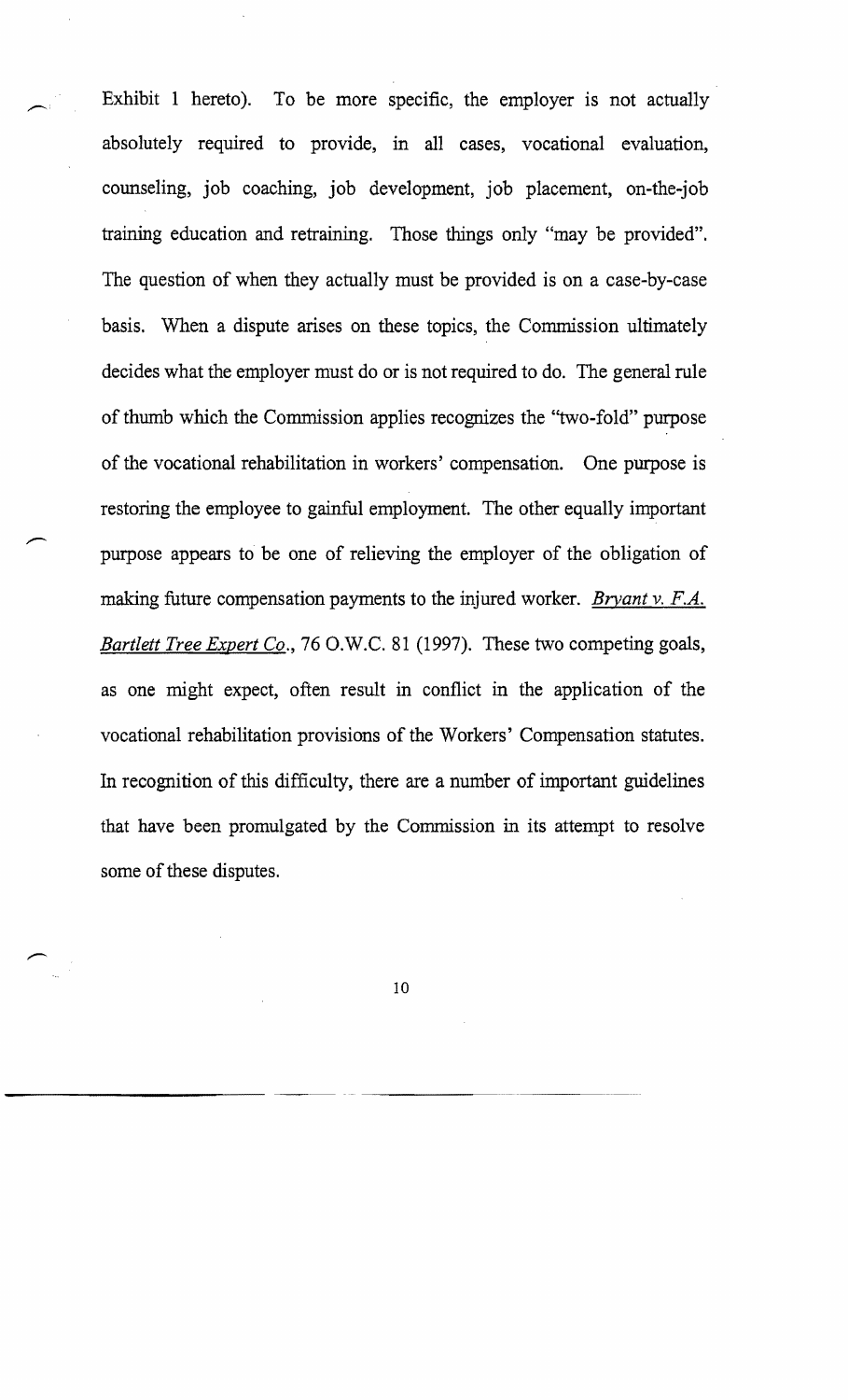#### b. Commission Guidelines

Under Commission guidelines (See Exhibit 2 hereto), it is suggested that any vocational rehab services should take into account the employee's pre-injury job and wage classification, age, aptitude, level of education, likelihood of success in the new vocation and the relative costs and benefits of the services.

The Commission has also indicated that when attempting to return an injured worker to work, the vocational rehabilitation provider should attempt to fmd employment consistent with the employee's pre-injury position and salary level and take into account such factors as distance and transportation costs. Also, the rehabilitation provider has the responsibility of identifying and contacting potential employers to determine whether a suitable position is available and within the employee's restrictions and qualifications before requiring the injured worker to contact that potential employer or attend interviews.

Similarly, the rehabilitation providers who are attempting to find new employment for injured workers should not attempt to place injured workers in positions where they are likely to fail. More specifically, the potential 11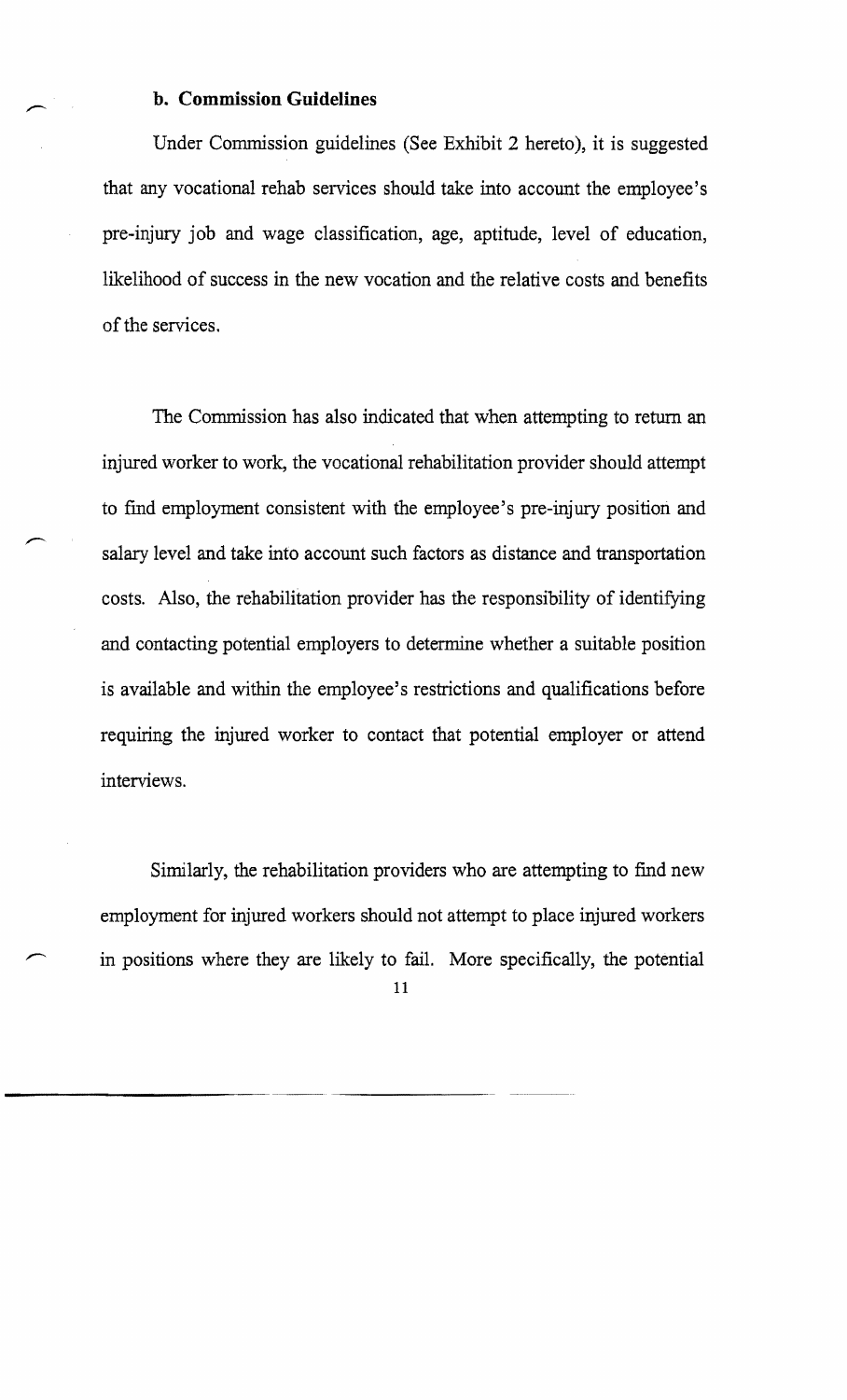new employers should probably be advised of the work restrictions. Yet the employee may not act in such a way as to sabotage the interview or application process. *James v. Auto Service, Inc.,* 78 O.W.C. 209 (1999).

#### **IV. Refusal of vocational or medical services**

#### **a. The employer's application**

While the employer is required to provide medical benefits and vocational services in appropriate cases to injured workers, if an injured worker refuses to accept either medical or vocational services, the employer is pennitted to take-steps which will immediately result in stopping payment for all services and/or all weekly compensation benefits.  $§65.2-603$ . B. of the Virginia Code. While the Workers' Compensation laws provide that the payment of medical bills and compensation should only cease during periods of refusal, that is not exactly the way it always works.

More specifically, upon the mere filing of a sworn application by the employer or Workers' Compensation insurance company stating that the injured worker is no longer cooperating with medical and vocational services, the Workers' Compensation laws pennit the carrier to stop all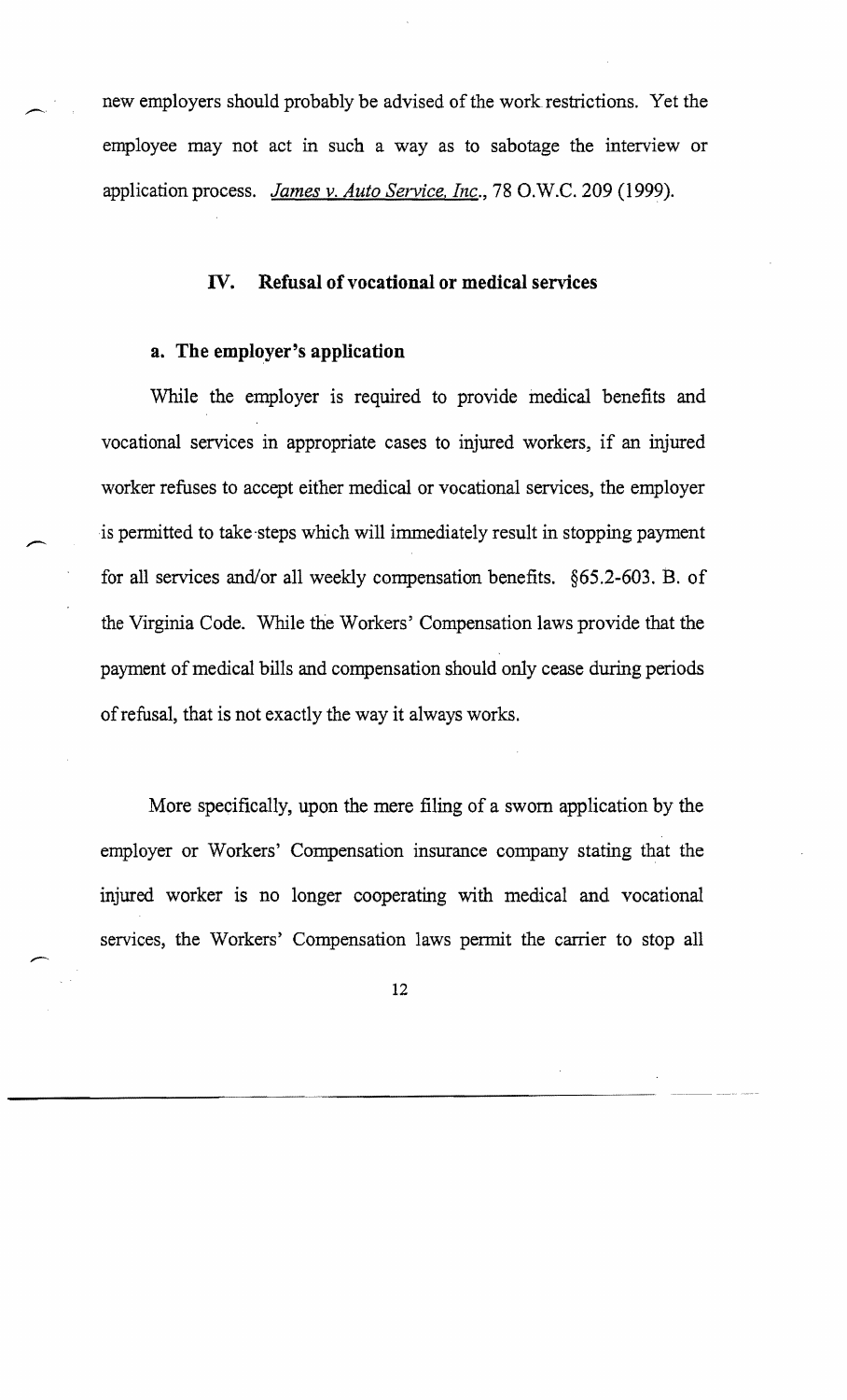payments until such time as the Commission requires that they be reinstated after a hearing and/or appeal. *Campbell v. Perdue Foods. Inc.*, 76 O.W.C. 157 (1997); *Phelps* v. *J.B. Eurell Company,* 67 C.I.C. 28 (1988). This is a tremendously powerful tool that the employer and Workers' Compensation carrier has at their disposal.

By the same token, consistent with the spirit of these rules, should the employer obtain light-duty employment which it believes is within the medical restrictions and educational experience capability of the employee, regardless of the pay and benefits, if the injured worker does not accept that position or is terminated from that position for reasons unrelated to his or her work injuries, the employer may file an application to suspend all wage benefits to the employee. §65.2-510 of the Virginia Code. Those benefits will be suspended on a mere filing of the sworn application. In fact, this application may result in a permanent suspension of all weekly benefits. *Hughes v. Jones Masonry Company, Inc.*, 60 O.I.C. 216 (1981). These procedural rules become very powerful tools for use by the employer in a variety of circumstances.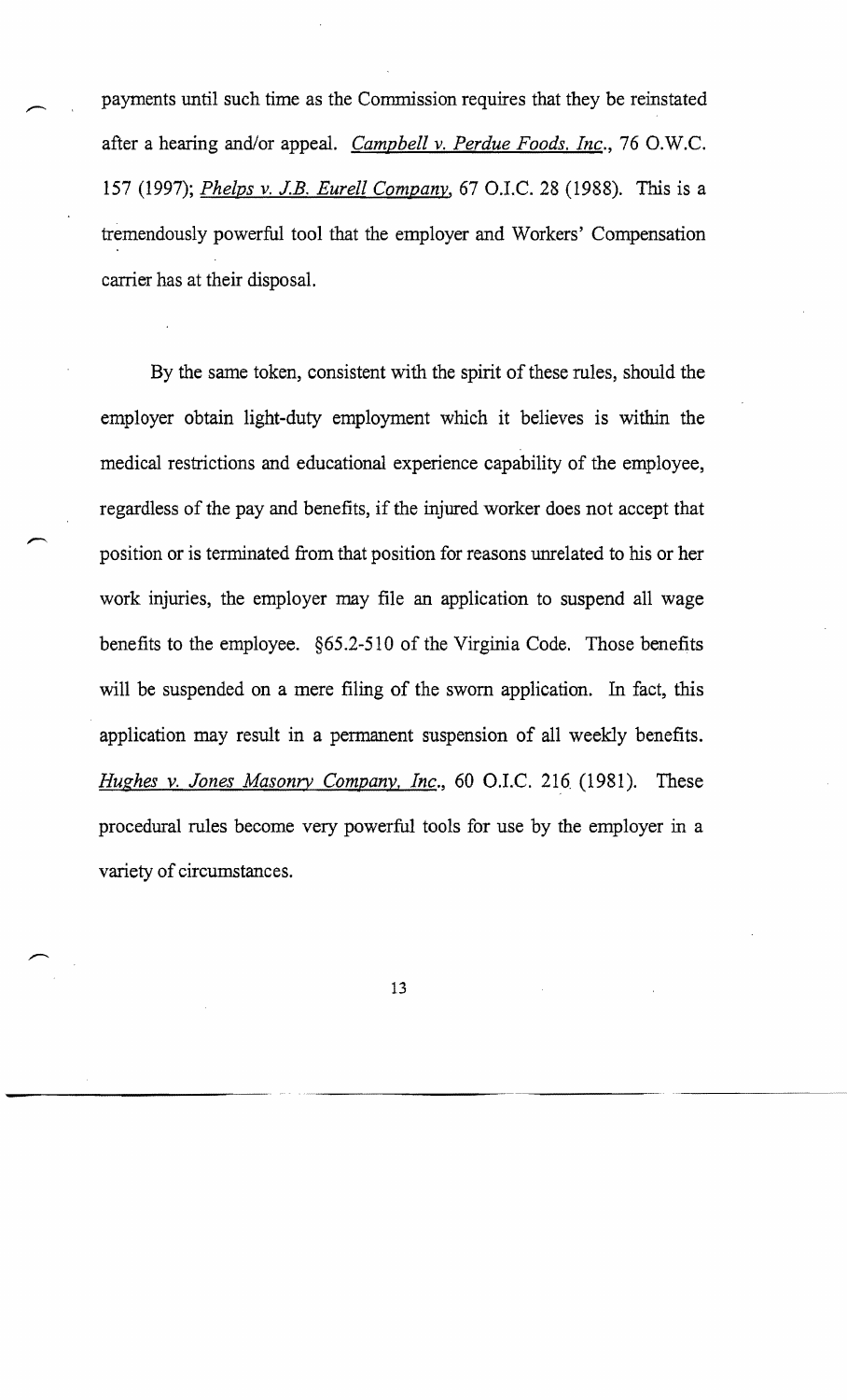#### **V. Medical Billing in Workers' Compensation**

#### **a. Commission's** exclusive jurisdiction **pursuant to §65.2-714**

The Workers' Compensation Commission has exclusive jurisdiction over fees of health care providers treating Workers' Compensation claimants pursuant to §65.2-7l4 of the Virginia Code. There are several requirements to an employer's responsibility for paying a bill. Pursuant to Section 714, if : 1) a medical provider is treating a compensable work injury; 2) that provider is an authorized treating physician in the referral chain; and 3) the care provided is reasonable, necessary and related to the work injuries, the medical bills of that provider should be paid by the employer. *Watkins* v. *Halco Engineering, Inc.,* 225 Va 97, 300 S.E. 2d 761 (1983); *Selman* v. *McGuire Group Service, Inc.,* 77 O.W.C. 18 (1998); *Boettger* v. *Div. of Motor Vehicles,* 64 O.I.C. 51 (1995). However, in order for health care providers to be entitled to collect fees from an employer, they must provide medical reports to the employer within a reasonable time. §65.2-714A of the Virginia Code. *Parks* v. *Systems Engineering Associates Corporation,*  66 OJ.C. 104 (1987). Nonetheless, health care providers are not necessarily permitted to bill for case management and/or normal medical reports. *Fox* v.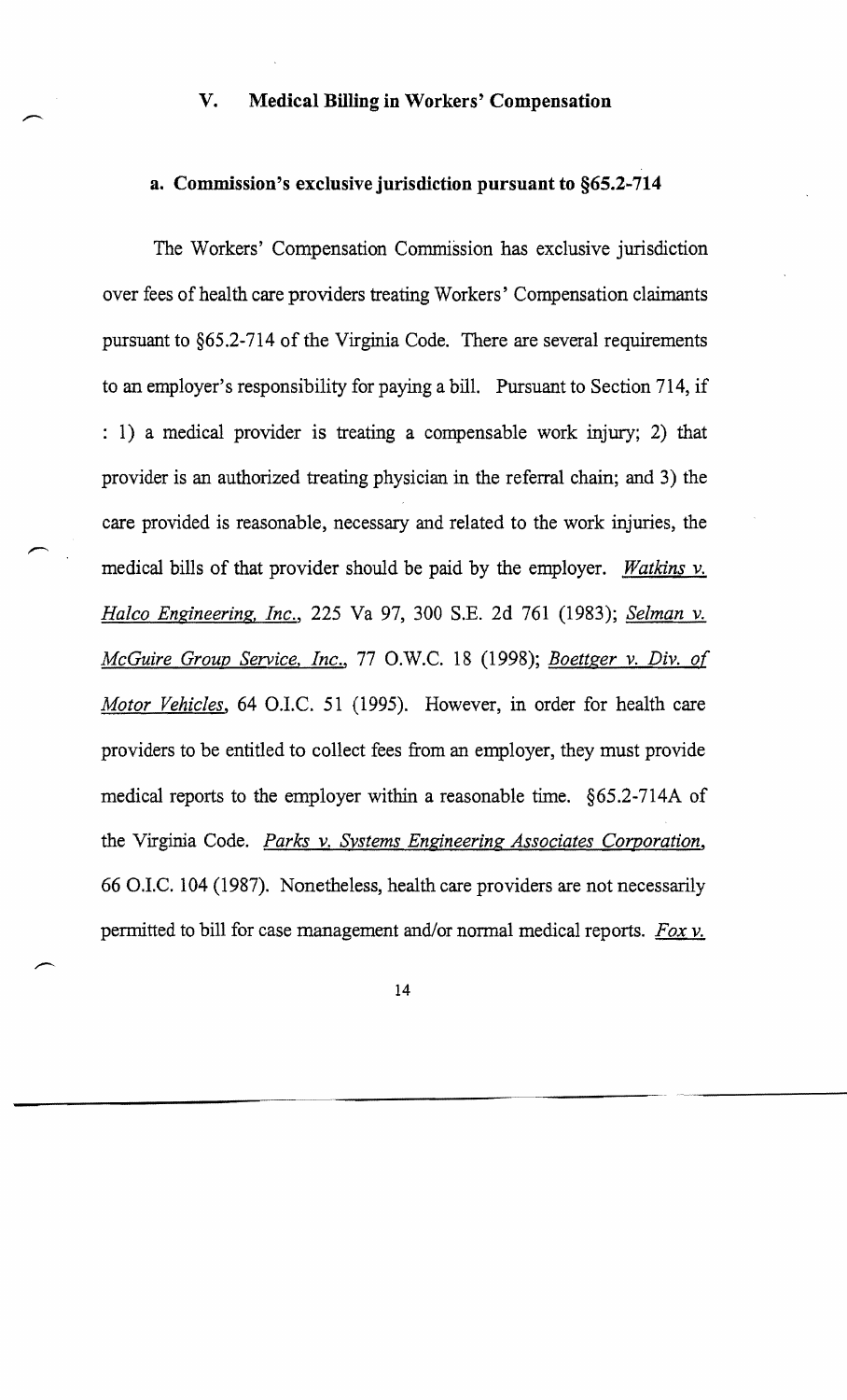*Waffle House,* VWC File No. 194-57-70 (April 30, 3001). In addition, the employer's responsibility for specific medical bills may not be ripe until the carrier has been furnished with copies of the bills and afforded an opportunity to conduct an audit. *Mann* v. *Old Dominion Peanut Corporation,* VWC File No. 176-33-87 (September 18, 2000).

#### **b. No balance billing or collection permitted, peer reviews**

Ultimately, when a medical bill has been paid by the employer, a health care provider is not permitted to balance bill the injured employee in connection with that medical treatment. §65.2-7l4D of the Virginia Code. Also, during the pendency of litigation at the Commission regarding the bill, the provider may not attempt to collect the unpaid bill from the injured worker. §65.2-601.1 of the Virginia Code.

In the event a dispute arises, contests on the reasonableness of medical charges can be referred to a peer review committee established pursuant to §65.2-1300 to 1310 of the Virginia Code. However, a peer review committee may not rule upon medical expenses previously approved or ruled upon by the Commission. *Jenkins v. Case Bag Company*, 62 O.I.C. 247 (1983). It also seems that the peer reviews are principally designed to 15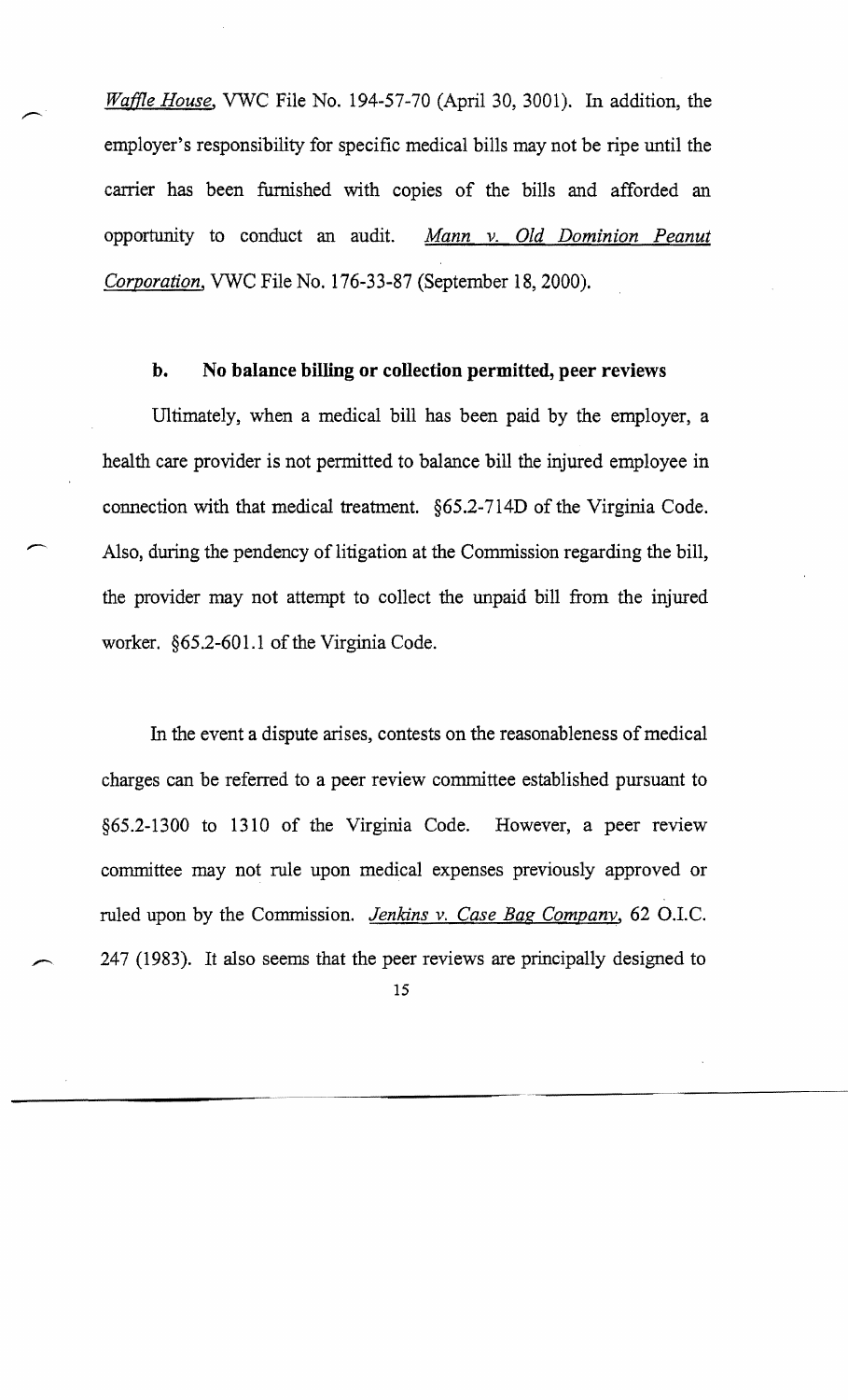adjust over-charges by providers as opposed to underpayments by employers. See §6S.2-l306; *Davis* v. *Rosso* & *Mastracco, t/a Giant Open Air,* 69 O.I.C. 211 (1990).

#### **c. Prevailing rate in community is rule of thumb**

The general rule of thumb in regards to payment of medical services provided in Workers' Compensation cases is that the employer is responsible to pay medical charges at the prevailing. rate in the "same community". §6S.2-60S of the Virginia Code (a copy of §605 is at Exhibit 4 hereto). The "same community" refers to the city, county or town in which the medical care provider practices. *Hopkins* v. *Fairfax County School Board,* 73 D.W.C. 168 (1994). Without evidence to the contrary, medical bills received by the injured worker are considered "prima facia" evidence that the bills are reasonable and that the treatment was necessary. *Blevens* v. *Williamsburg Pottery,* 75 O.W.C. 103 (1996). Therefore, upon proper submission of those bills by the claimant or provider (i.e. with CPT Codes, etc.), the employer alleging excessive or unnecessary doctor's fees must prove that the costs exceed the prevailing rate in the community for the same or comparable services. *Karsh* v. *Builders Hardware* & *Architectural Prods.! lnc.,* 76 O.W.C. 76 (1997).

16

------------'---""--------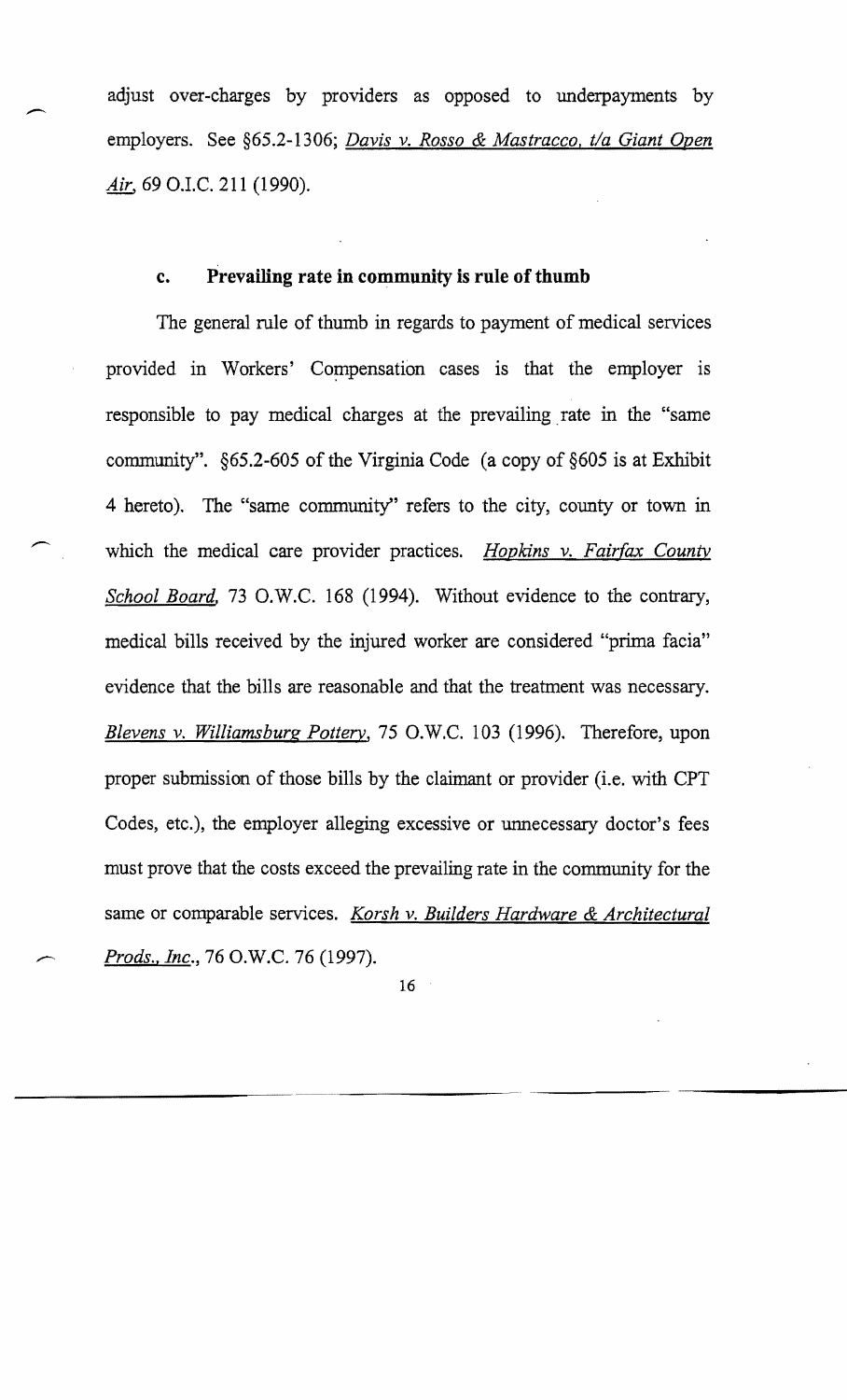must prove that the costs exceed the prevailing rate in the community for the same or comparable services. *Korsh* v. *Builders Hardware* & *Architectural Prods.! Inc.,* 76 O.W.C. 76 (1997).

#### **d. Methods for determining prevailing rate in community**

Disputes can arise as to the proper method for determining the prevailing rate in the community. In one case, the Commission determined that an acceptable method for determining what constitutes the prevailing rate in the same community was utilized when the employer retained the services of a business called MedCheck. Their procedures involved collecting data from physicians, clinics, insurance carriers and other existing fee schedules, grouping them by geographic area and CPT, dividing the 50 states into 195 fee similar geographic areas by zip code and making payment recommended at the 80<sup>th</sup> percentile. *Davison v. Smyth County Public Service Authority,* 73 O.W.C. 171 (1994). Subsequently, it was held that MedCheck procedures, a service of Corvel Corporation, were not appropriate. The evidence revealed that the cost database was incomplete and was not shown to be truly representative of the cost of similar services charged by health care providers in the community. In that case, it was held

17

-------------~-.. -~ ~ -----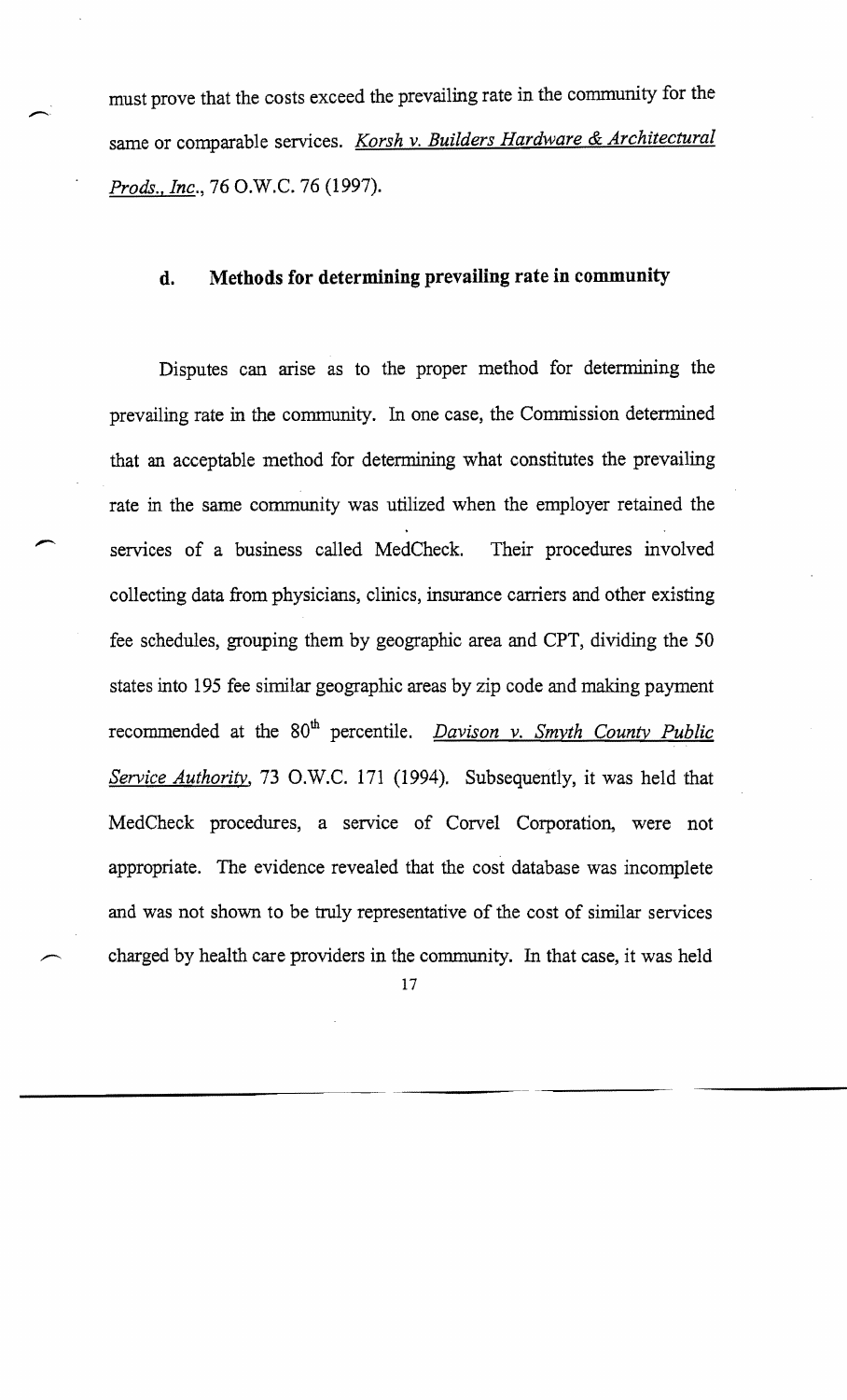75 O.W.C. 235 (1996). See also *Lillard* v. *Safeway Stores, Inc.,* 71 O.W.C. 213 (1994); *Griffin* v. *Suffolk City Public Schools,* 71 D.W.C. 217 (1992). More recent cases have routinely rejected the use of a database that is not truly representative of costs of similar services charged by providers in the Community. For a specific application of current case law, see *Watson* v. *Johnston Willis Hospital,* VWC File No. 196-40-51 (September 26, 2003) (Copy at Exhibit 5 hereto) (insufficient database) and *Albers v. Virginia Beach Police,* VWC File No. 200-81-04 (May 6, 2004). (Copy at Exhibit 6 hereto) (appropriate database).

#### e. **Provider contracts trump statutory and** case **law**

The issue of provider contracts presents an entirely separate layer of consideration of the amount of medical bills. Despite all of the above discussion, health care providers and employers or various insurance companies can completely ignore this statutory and case law and enter into contractual arrangements to the contrary. When the parties have bound themselves by "provider contracts" for payment of medical services at specified rates, the Commission will not override those agreements, absent, fraud, mutual mistake or violation of law or public policy. In re Cohen 75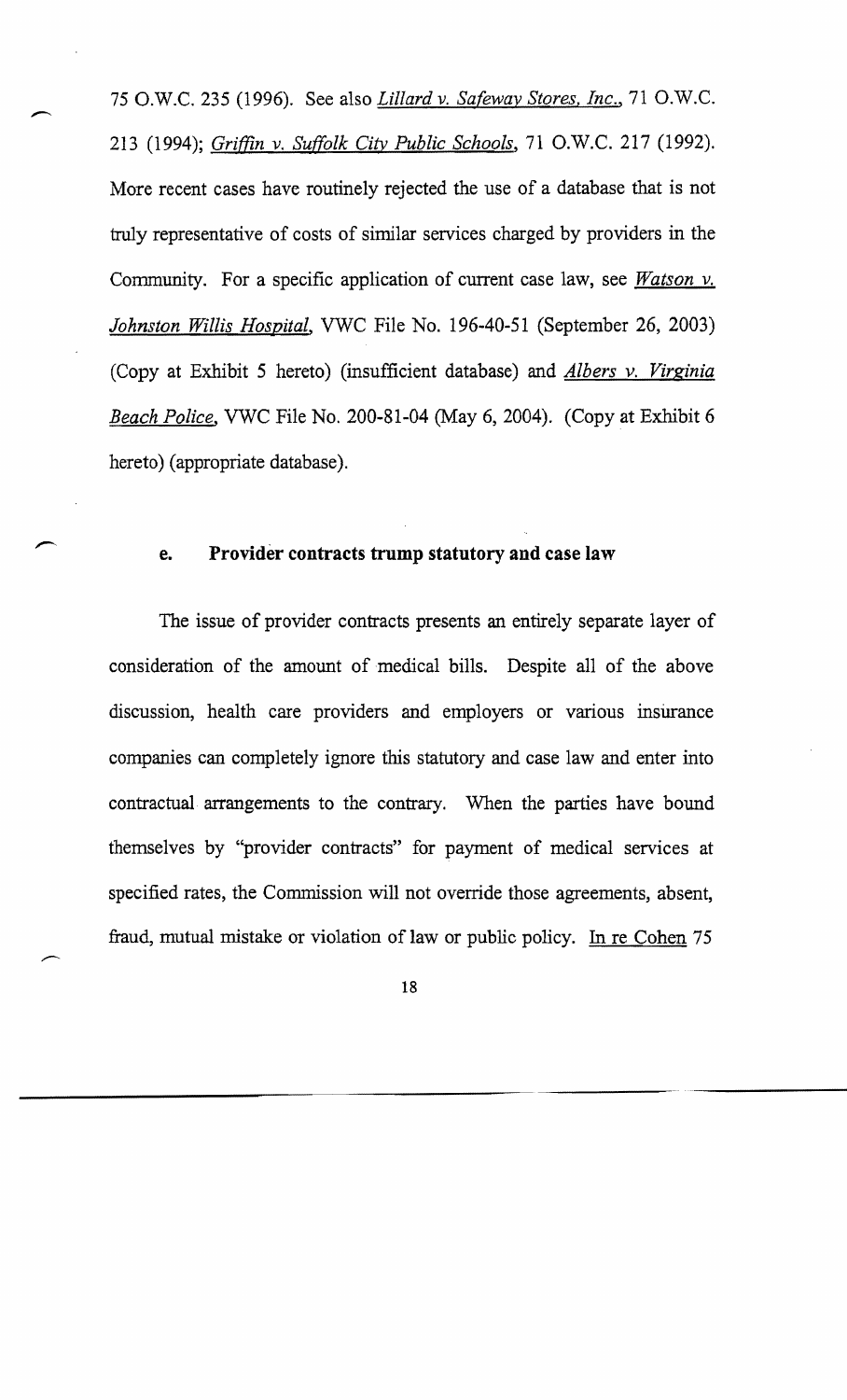themselves by "provider contracts" for payment of medical services at specified rates, the Commission will not override those agreements, absent, fraud, mutual mistake or violation of law or public policy. In re Cohen 75 O.W.C. 63 (1996). The only question may be whether or not, in a particular case, the provider contract governs. This point has been a matter of litigation over the last couple of years with somewhat unintended results from the standpoint of the providers involved. *Melchor* v. *Trussway, Ltd.,*  VWC File No. 181-56-46 (January 6, 2000) affd *Leibovich* v. *Melchor, 35*  Va. App. 542 S.E. 2nd 795 (2001) (holding that if there is privity of contract between the Workers' Compensation carrier and a preferred provider organization (PPO) the health care provider deals with, that the health care provider may be required to accept contractually reduced fees from the Workers' Compensation carrier) (copy of cases at Exhibit 7 and 8).

# **f. Real issue is late payment requiring legislative remedy**

The ultimate problem with payment of medical bills in Workers' Compensation cases is probably not the amount of the bill. Either reasonable people can ultimately agree, or the Commission could ultimately rule on whether or not the medical services in question were reasonable,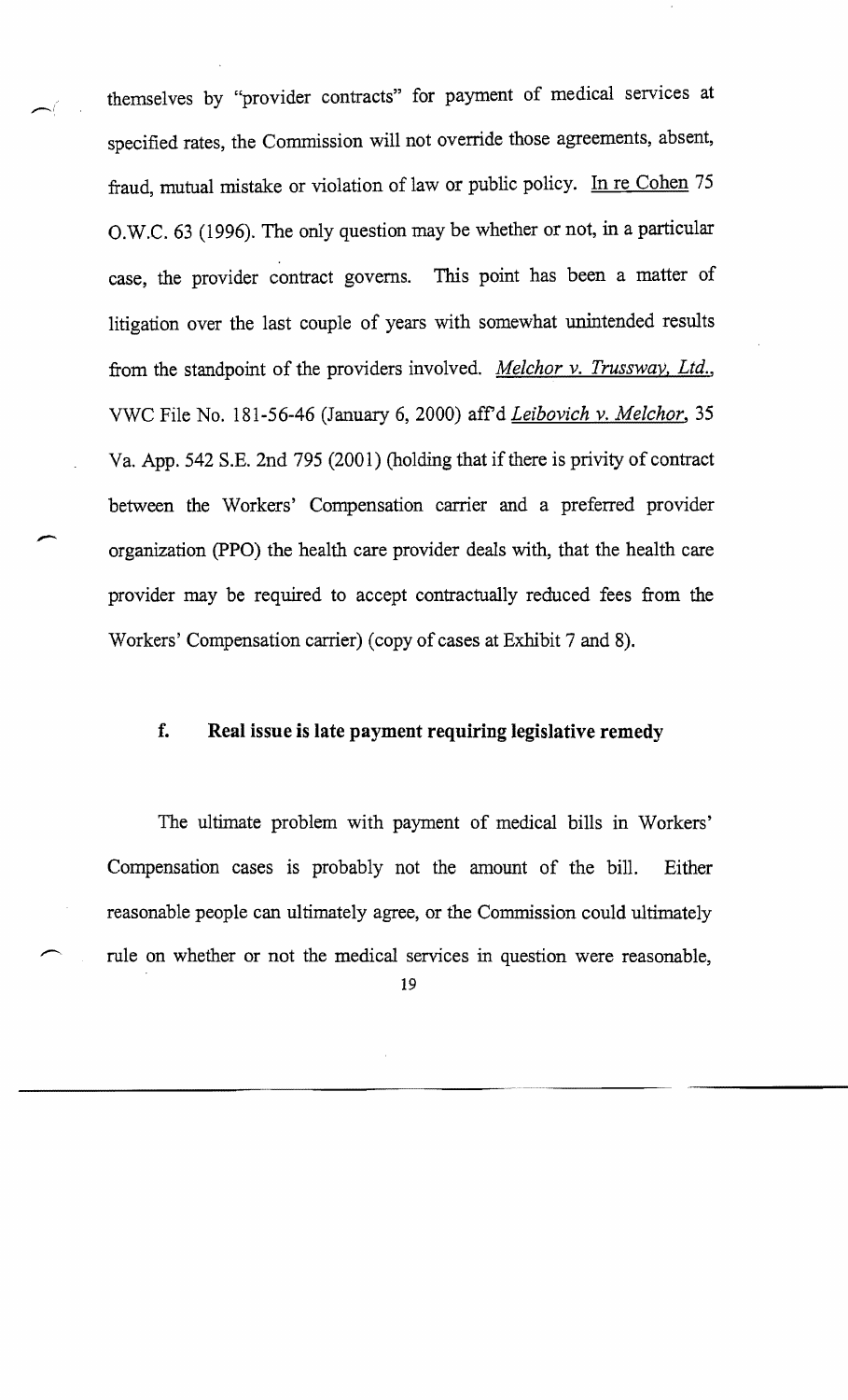necessary, in the referral chain, related to the work injury and the appropriate amount that should be paid for them. Perhaps what is of greater moment is the amount of time it takes for these matters to be resolved. What is also of great significance to health care providers who wait for payment or injured workers who wait for services to be provided, is that often it seems that the Workers' Compensation insurance companies suffer little or no penalty for non-payment or late payment of these medical bills. After it is all said and done, it seems that the worst that can happen to the employer or Workers' Compensation insurance carrier for causing a delay in provision of medical services or delay in reasonable payment of medical bills is that they ultimately provide those services or pay the bills at the same rate that they would have had to pay them at the outset with no penalty, no interest, no additional cost to the employer or carrier, despite perhaps years of delay and the imposition of hardship or even attorney's fees to claimants or health care providers. The Commission is without jurisdiction to assess penalties for late payment of medical bills. *Jenkins v. Chase Bag Co.,* supra at 249-50. Toward this end, some reasonable legislation to resolve this issue ought to be considered.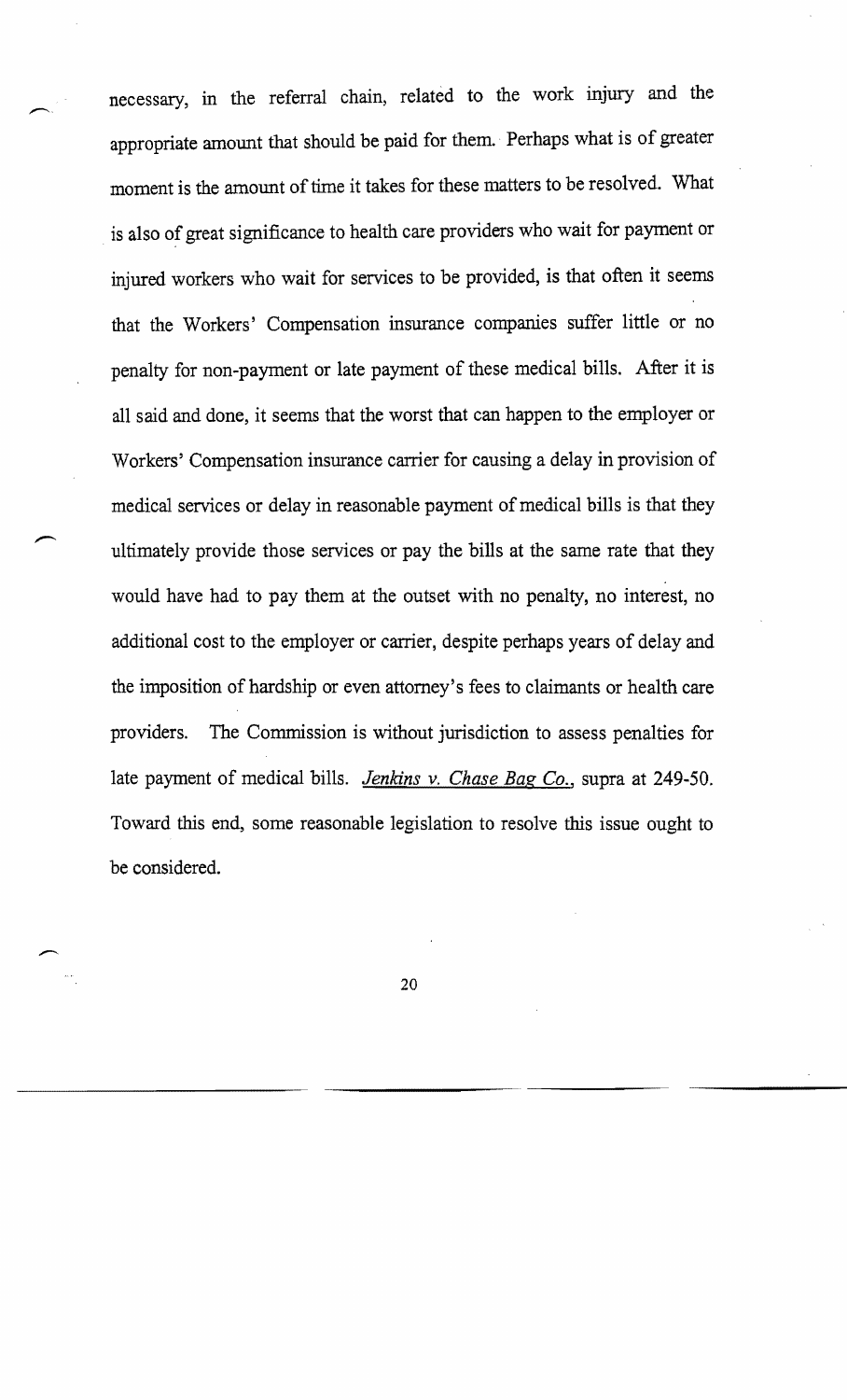Andrew J. Reinhardt is a partner with Kerns, Kastenbaum and Reinhardt, PLC in Richmond. He specializes in handling workers' compensation, personal injury, and Social Security Disability cases. He serves on the Board of Governors of VTLA and is immediate Past Chair of VTLA's Workers' Compensation Section. He is also an active member of the Work Place Injury Litigation Group, ATLA and the Richmond Bar Association. He frequently lectures on topics related to his areas of specialty.